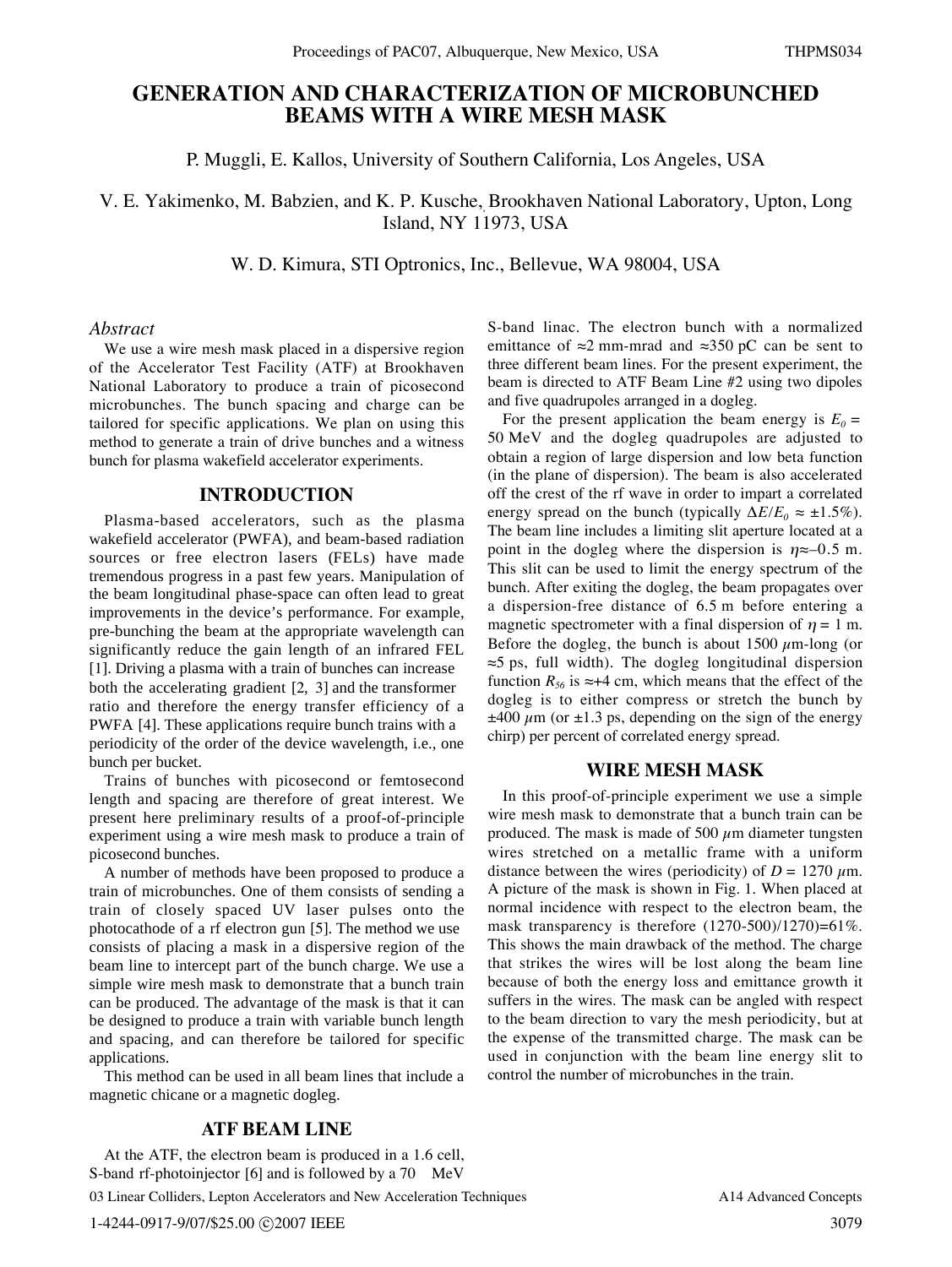

Figure 1: Picture of the wire mesh mask and frame. The tungsten wires are horizontal in the picture. The wires are 500  $\mu$ m in diameter with a period of 1270  $\mu$ m.

## **BUNCH TRAIN GENERATION**

The wire mesh mask is placed in the dogleg that is used to deliver the beam to the various ATF beam line. For this application, the dogleg quadrupoles are adjusted to produce a region with large x-dispersion and small beta-x function. The small beta function is necessary for the mask to cleanly modulate the bunch charge. The bunch with a correlated energy spread (*E, t*) acquires a correlation between x-position and energy, i.e., between x-position and time (*x, t*) in the dogleg. The mask with the wires axis perpendicular to the *x-*z casts a shadow in the x-plane. The number of microbunches produced depends on the bunch relative energy spread  $\Delta E/E_0$ , beam line dispersion at the mask  $\eta$ , and wire mesh periodicity:  $N \approx \eta(\Delta E/E_0)/D$ . Figure 2 shows an image of the bunch on a screen placed a short distance downstream from the mask. The shadow of the mask is clearly visible. In this case, the number of bunches is six. Note that the bunch spacing is not constant. This is probably due to a nonlinear incoming energy chirp. This nonlinearity is produced when the beam in the accelerator is at a relative phase where the curvature of the accelerating field along the bunch is too large. The variation in microbunch charge reflects the charge distribution of the incoming bunch.

After the second dipole magnet of the dogleg that dispersion is brought back to zero, and the (*x,t*) correlation returned to an  $(E, t)$ , correlation. That means that the mask pattern is converted from a spatial one to a temporal one. In the process the bunch length may change according to the sign of the energy chirp, as explained earlier. To prove that the space to time conversion occurred, we used coherent transition radiation (CTR) interferometry. Transition radiation (TR) is emitted when a relativistic particle crosses the boundary between two media with different dielectric constants. In the case of a vacuum to metal boundary, TR has an extremely broad spectrum that ranges from the plasma frequency of the metal to zero frequency [7]. For an ensemble of charges, the TR is coherent for wavelengths longer than that of the bunch, and carries information about the bunch length and time structure. Sending the TR into a Martin Puplett interferometer with a variable delay arm produces an autocorrelation of the signal from which bunch length and spacing can in principle be retrieved. However, wavelength filtering effects along the CTR transport or by the detector may lead to distortions of the autocorelation signal [8].

Picosecond long bunches emit CTR wavelength in the THz range  $(>=300 \mu m$  wavelengths). We use a liquid helium-cooled silicon bolometer detector. The backward CTR produced by the bunch train exits the beam line through a high-density polyethylene (HDPE) window and is focused onto the detector using an off-axis parabola.

Preliminary autocorrelation results show that the spatial mask pattern is transferred into a temporal pattern. The measured bunch spacing is of the order of 350  $\mu$ m. The number of bunches can be chosen by varying the width of the beam line energy slit. Detailed results will be published elsewhere [9].



Figure 2: Picture of the beam downstream from the mask, but still in the dogleg, and summed image profile showing the mask pattern imprinted upon the beam.

### **SUMMARY**

Preliminary experimental results show that a mask placed in a dispersive region of a beam line can be used to produce a temporal train of picosecond microbunches. The number of microbunches can be varied by using a slit in conjunction with the mask. The mask can be designed to form a train pattern for specific applications. We plan on producing a train of drive bunches followed by a witness bunch for PWFA studies at the ATF.

### **ACKNOWLEDGEMENTS**

This work was supported by the U.S. Department of Energy, Grant Nos. DE-FG02-04ER41294, DE-AC02- 98CH10886, DE-FG03-92ER40695, and DE-FG02- 92ER40745.

03 Linear Colliders, Lepton Accelerators and New Acceleration Techniques